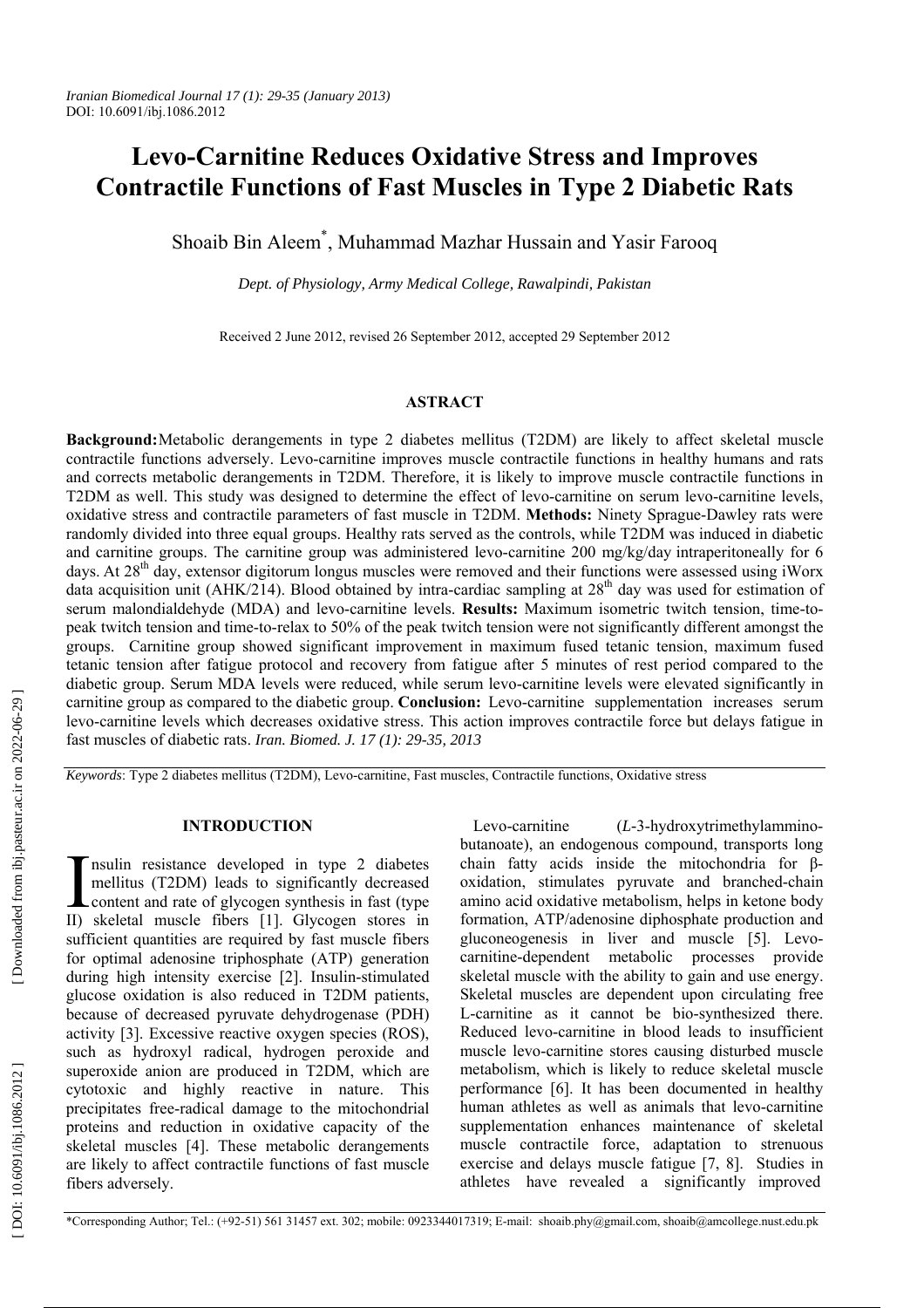| <b>Groups</b>                | Days | Control           | <b>Diabetic</b>   | Carnitine         |
|------------------------------|------|-------------------|-------------------|-------------------|
|                              | 01   | $215.55 \pm 5.04$ | $248.62 \pm 6.47$ | $251.54 \pm 5.32$ |
| Body weight $(g)$            | 21   | $256.63 \pm 7.40$ | $269.70 \pm 8.35$ | $268.70 \pm 7.70$ |
|                              | 28   | $265.71 \pm 7.15$ | $278.70 \pm 7.61$ | $269.86 \pm 8.34$ |
|                              | 01   | $5.85 \pm 0.34$   | $5.84 \pm 0.30$   | $5.87 \pm 0.34$   |
| Plasma glucose (mmol/l)      | 21   | $5.83 \pm 0.31$   | $23.13 \pm 0.40$  | $22.90 \pm 0.41$  |
|                              | 28   | $5.91 \pm 0.32$   | $23.90 \pm 0.47$  | $10.55 \pm 0.45$  |
| Serum phosphocreatine (IU/L) | 01   | $180.24 \pm 7.84$ | $180.77 \pm 5.79$ | $179.23 \pm 6.81$ |
| TG:HDL                       | 21   | $1.37 \pm 0.55$   | $2.17 \pm 0.78$   | $2.16 \pm 0.92$   |
|                              | 28   | $1.38 \pm 0.38$   | $2.40 \pm 0.84$   | $1.56 \pm 0.24$   |

 **Table 1.** Body weight, plasma glucose, serum phosphocreatine and TG:HDL in three groups of rats at  $1<sup>st</sup>$ ,  $21<sup>st</sup>$  and  $28<sup>th</sup>$  days of the study.

All values have been expressed as mean  $\pm$  SD, plasma glucose  $\leq$  16.65 mmol/l is considered normal, TG:HDL ≤1.8 is considered normal

recovery from fatigue and lesser post exercise muscle damage and pain with levo-carnitine supplement [8]. Studies have shown a significant reduction in the exercise-induced oxidative stress in rats receiving levocarnitine [7, 9].

In T2DM patients, plasma levo-carnitine levels decrease and its supplementation significantly improves insulin sensitivity, glucose uptake and glucose oxidation by skeletal muscles [10]. Levocarnitine supplementation also corrects an inappropriate shift in substrate use from carbohydrates to lipids, which is common in type 2 diabetic patients through modulating the expression of glycolytic and gluconeogenic enzymes. [10]. Levo-carnitine also decreases the oxidative stress in T2DM [11]. These findings manifest the ability of levo-carnitine to normalize metabolic derangements in T2DM.

This study was designed in rodent model of insulinresistant T2DM to determine the effect of levocarnitine supplementation on serum levo-carnitine levels, oxidative stress and contractile functions of fast muscles.

## **MATERIALS AND METHODS**

This randomized control trial was carried out in Physiology Department of Army Medical College, Pakistan, for a total duration of 28 days after approval by the Ethical Committee of the Institution. Healthy

Sprague-Dawley rats ( $n = 90$ ,  $80 \pm 5$  days old) with average weight of  $250 \pm 50$  grams were taken from National Institute of Health (NIH), Islamabad, Pakistan. Plasma glucose and serum creatine phosphokinase levels were measured to exclude any rat with disturbed glucose metabolism and skeletal muscle disease (Table 1). Rats were kept in  $2 \times 3$  feet steel cages placed in a well-ventilated room with exposure to the cycles of 12 hours light and 12 hours dark. Room temperature was kept at 20-22<sup>°</sup>C. Rats had free access to the clean water through bottles fitted over the cages.

Rats were randomly divided into control, diabetic and carnitine groups each having 30 rats. Control rats were fed on normal diet, while rats of diabetic and carnitine groups were fed high fat diet (Table 2) for 14 days *ad libitum*. On 15<sup>th</sup> day, streptozocin was administered (35 mg/kg body weight) intraperitoneally in the lower-right quadrant of the abdomen [12] to induce diabetes mellitus in diabetic and carnitine groups, while intraperitoneal normal saline was injected in control group. On  $21<sup>st</sup>$  day, body weight, plasma glucose and triglyceride to high density lipoproteins (TG:HDL) ratio of all rats were measured by tail vein sampling, after an overnight fast, to confirm the development of T2DM in diabetic and carnitine groups [13]. Sprague-Dawley rats with plasma glucose level >16.65 mmol/l [14] and TG:HDL ratio >1.8 [14] were considered as having developed insulin-resistant T2DM.

Table 2. Composition of feed given to various groups of rats.

| Control group       |               |                         | <b>Diabetic and Carnitine groups</b> |  |
|---------------------|---------------|-------------------------|--------------------------------------|--|
| Ingredients         | Weight (g/kg) | Ingredients             | Weight (g/kg)                        |  |
| Wheat flour         | 285           | Powdered NPD            | 365                                  |  |
| Wheat brawn         | 285           | Lard                    | 310                                  |  |
| Salt (common)       |               | Casein                  | 250                                  |  |
| Mollasen            | 15            | Cholesterol             | 10                                   |  |
| Soybean oil (ml/kg) | 50            | Vitamin & mineral mix   | 60                                   |  |
| Fish meat           | 150           | DL-Methionine/L-cystine |                                      |  |
| Vitamins/Minerals   | 10            | Yeast powder            | 01                                   |  |
| Dried skimmed milk  | 200           | Sodium chloride         | 01                                   |  |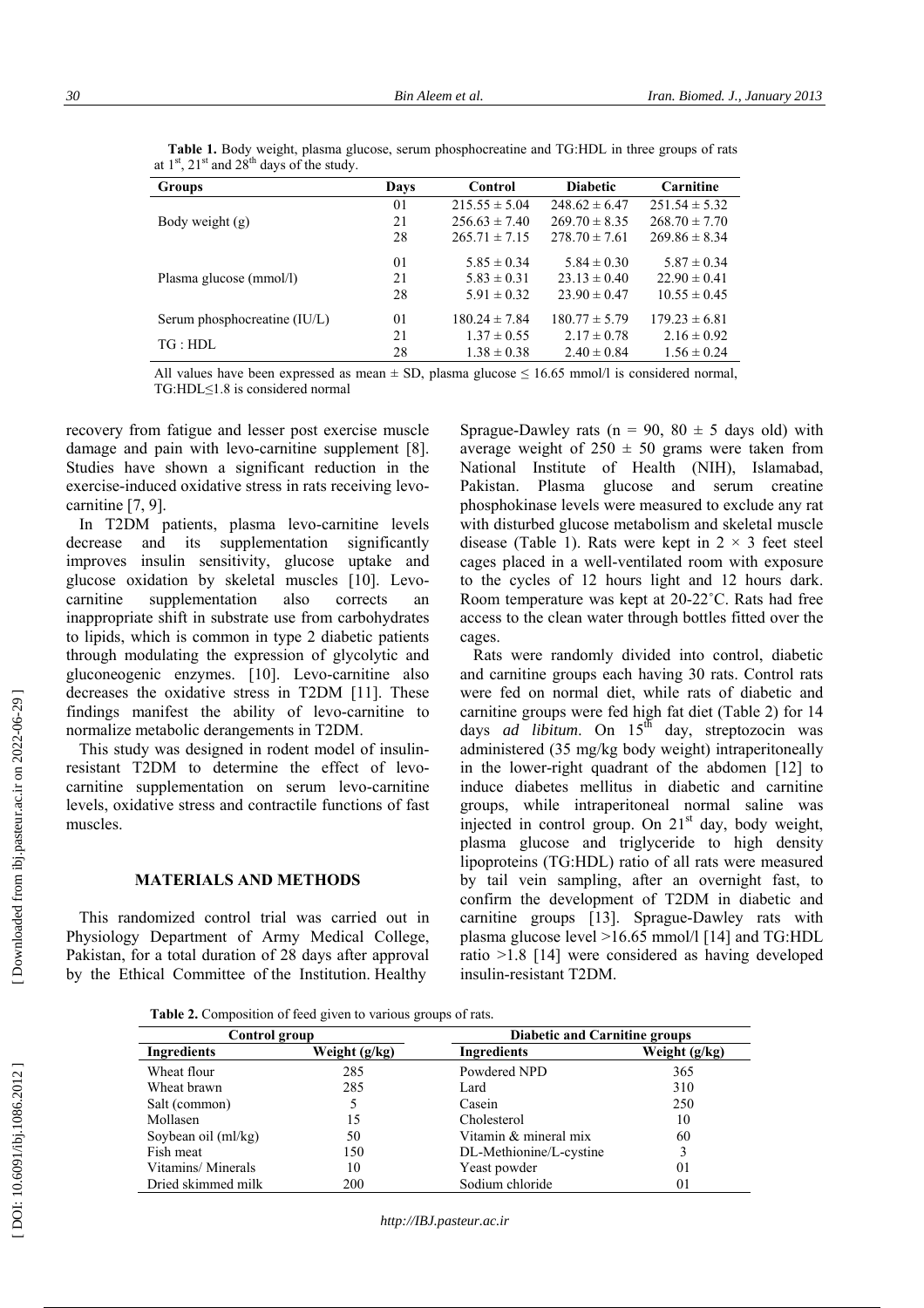Levo-carnitine (L-carnitine hydrochloride, Sigma-Aldrich, USA) was administered intra-peritoneally (200 mg/kg/day) to the carnitine group from  $22<sup>nd</sup>$  to  $27<sup>th</sup>$  day for 6 days [7], while the other two groups were administered normal saline. Levo-carnitine has high first-pass metabolism, because it relies on active transport system within the epithelial cell membranes of the gastrointestinal tract for its absorption, which gets saturated quickly [6]. Therefore, levo-carnitine was injected intraperitoneally to ensure its optimum levels in plasma and bioavailability.

On  $28<sup>th</sup>$  day, after an overnight fast, rats were weighed and anaesthetized. Blood (2 ml) was obtained by intra-cardiac sampling to assess biochemical parameters.

*Biochemical parameters.* Estimation of serum malondialdehyde (MDA) levels by using thiobarbituric acid reactive substances assay (enzymatic calorimetric method) [15]. ROS cause lipid peroxidation of polyunsaturated fatty acids releasing MDA as a byproduct which is an adequate indicator of oxidative stress [16]. Plasma glucose was estimated by Trinder's method [17] and serum TG:HDL ratio was calculated after measuring TG by glycerol phosphate oxidase method [18] and HDL by direct method using homogenous enzymatic test [19].

*Skeletal muscle functions.* On 28<sup>th</sup> day, after intracardiac sampling, the femoral compartment of distal limb was opened and the proximal tendon of extensor digitorum longus muscle (EDL) was dissected. Anterior crural compartment was exposed by removing the biceps femoris muscle. The distal tendons of EDL were dissected out intact from the foot through distal fasciotomy along with the removal of connective tissue and ligaments. Whole EDL was mounted in a 25-ml organ bath system (Harvard Apparatus, USA), containing Krebs-Ringer bicarbonate buffer that was continuously bubbled with a mixture of 95%  $O_2$  and 5%  $CO_2$ . Temperature was maintained at 30°C with the help of a thermostat [20]. The four distal EDL tendons were tied together by nonabsorbable surgical silk and fixed to a support, while proximal tendon was tied to the force transducer (100) connected to iWorx advanced animal/human physiology data acquisition unit AHK/214 (Harvard Apparatus, USA). Muscles were evoked by supramaximal stimulation via platinum electrodes placed directly on the muscle aligned in a parallel direction to the muscles longitudinal axis [20].

*Measurement of isometric contractions.* Length of the muscle was adjusted via a micromanipulator to obtain maximum twitch tension for single muscle twitch using 1 Hz electrical stimulations with one

minute rest period in between. Maximum isometric twitch tension, time-to-peak twitch tension and time taken to relax to 50% of the peak twitch tension were calculated. The optimum length was also noted and maintained for all subsequent stimulations. [20].

*The maximum fused tetanic tension.* Muscle was evoked at frequencies of 10, 30, 50, 70, 90 and 110 Hz for 1 second with 3 minutes rest period after each stimulation and response was recorded. The maximum fused tetanic tension was calculated and termed as the initial maximum fused tension. The optimum frequency that produced this tension was noted [20]**.** 

*Muscle fatigue.* Muscle was stimulated at optimum frequency for 1 second with 5 seconds rest period in between, for the total period of 5 minutes. The muscle response was recorded for every subsequent minute after the initial maximum fused tension, for a total period of 5 minutes and expressed as a decline in force from the initial maximum fused tetanic tension. The recovery from fatigue was estimated by recording the tetanic tension after 5 minutes of rest period following the fatigue protocol [20]. All the muscle tensions were normalized to muscle mass and expressed as Newton per gram (N/g) wet muscle mass. SPSS 15 was used to calculate the mean with standard deviation of all parameters and statistical significance of differences across the groups by applying ANOVA followed by Tukey's honestly significant difference (HSD) where required. *P* **≤**0.05 was considered significant.

#### **RESULTS**

The initial body weight, plasma glucose and serum creatine phosphokinase levels of the rats were within normal range. Rats of the diabetic and carnitine groups successfully developed insulin-resistant T2DM which was confirmed on  $21<sup>st</sup>$  day of the study. The body weight of diabetic and carnitine groups was also found to be increased as compared to the controls. Plasma glucose, TG:HDL ratio and body weight of each rat was measured at 28<sup>th</sup> day. These parameters remained significantly deranged in the diabetic group, while the carnitine group showed normalization of plasma glucose and TG:HDL ratio with minimal increase in the body weight despite feeding high fat diet (Table 1).

*Serum* **levo***-carnitine levels.* Serum levo-carnitine levels were found significantly different among the groups ( *P*<0.001) after applying one-way ANOVA. Application of Tukey's HSD revealed reduced the levels in diabetic rats, while the levels were very significantly ( *P*<0.001) increased in the carnitine group as compared to the other two groups (Fig. 1A).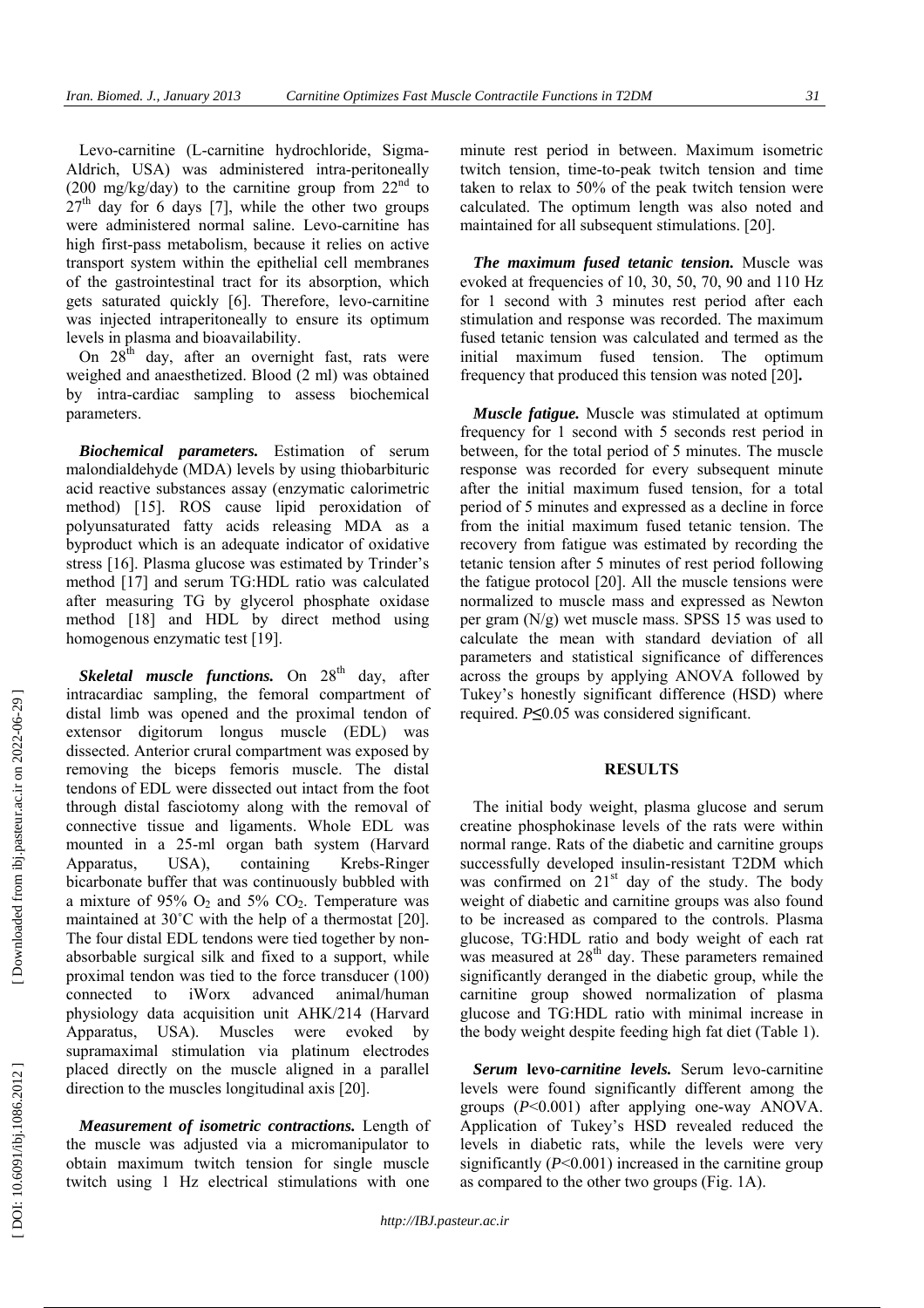

Fig. 1. Serum-free carnitine (A) and serum malondialdehyd  $(B)$  levels in three study groups of rats on  $28<sup>th</sup>$  day. All value have been expressed as mean  $\pm$  SD. Comparison between an two groups is highly significant  $(P<0.001)$ .

Serum malondialdehyde levels. Serum MDA leve were found significantly different among the group ( *P* < <0.001) af Application of Tukey's HSD showed that levels wer Application of T<br>significantly (*P* significantly  $(P<0.001)$  high in diabetic rats a<br>compared to the other two groups, while the leve were significantly lower in carnitine group tha<br> **Table 3.** Comparison of muscle contractile parameters on 28 fter applyi n ng one-w a high in diabetic rats a ANOVA. yde<br>ues<br>any<br>els<br>ps A.<br>ere<br>as<br>els<br>an diabetic group  $(P<0.001)$  but still higher th group  $(P<0.001)$  (Fig. 1B). diabetic group (*P*<0.001) but still higher than control group (*P*<0.001) (Fig. 1B).<br> *Skeletal muscle function*. There was no statistically

significant difference among the groups in maximum significant difference among the groups in isometric twitch tension  $(P>0.15)$ , time to p isometric twitch tension ( $P > 0.15$ ), time to peak twitch tension ( $p > 0.38$ ) and time taken to relax from maximum twitch tension to its  $50\%$  ( $P>0$ . 3). Statistically significant difference was fou the groups in maximum fused tetanic tension maximum fused tetanic tension after fatigu  $(P<0.01)$  and tetanic tension measured after the period of 5 minutes of rest following the fatigu  $(P<0.03)$ , when one-way ANOVA was appl 3). After application of Tukey's HSD, th group was found significantly different f groups, while control and carnitine gr groups, while control and car<br>insignificant differences (Table 4). 29) (Table<br>bund among<br>n (*P*<0.02),<br>ue protocol ue protocol<br>plied (Table<br>the diabetic<br>from other<br>groups had<br>rinivasan *et* 

#### **DISCUSSION**

The rodent T2DM model developed by Sr al. [13] was used, as it closely al. [13] was used, as it closely replicated the natural history and metabolic characteristics of human T2DM. The rodent models based on feeding high sucrose or fructose diet for induction of T2DM had low fructose diet for induction of T2DM had low<br>resemblance with human T2DM. Insulin resistance was induced with the help of high fat diet (58% fat induced with the help of high fat diet calories), while frank hyperglycemia was pr β-cell destruction with low-dose streptozocin procedure was simple and cost effective and period to induce T2DM in rats. Weight gain was greater in these rats compared to controls. Increased greater in these rats compared to controls. body weight, plasma glucose and serum tr made it an ideal rodent model of obesi T2DM similar to the human T2DM. The do carnitine (200 mg/kg body weight) was us study, as it was found safe and did no untoward effects even when administere<br>duration of one month. In healthy rats, th duration of one month. In healthy rats, th levo-carnitine produced significant increase muscular activity and endurance time [7]. ic group ( $(P<0.001)$ <br>*letal musc*<br>*icant differ*<br>*icant differ*<br>*icant differ*<br>*inceral muscrials in the point with the n (p > 0<br><i>num fused*<br>*inceral muscrials in the multure of 33), when<br><i>fter applicant diff*<br>*if* and *i* produced by<br>in [13]. This<br>d took short . Increased riglycerides ity-induced ose of levo sed in this ot produce ed for the his dose of e in forced

| <b>Table 3.</b> Comparison of muscle contractile parameters on $28th$ day of the study using one-way ANOVA. |  |  |  |
|-------------------------------------------------------------------------------------------------------------|--|--|--|
|-------------------------------------------------------------------------------------------------------------|--|--|--|

| <b>Variables</b>                                                              | Control group<br>$(n = 30)$ | Diabetic group<br>$(n = 30)$ | Carnitine group<br>$(n = 30)$ | P<br>value |
|-------------------------------------------------------------------------------|-----------------------------|------------------------------|-------------------------------|------------|
| Max isometric twitch tension $(N/g)$                                          | $0.34 \pm 0.06$             | $0.31 \pm 0.07$              | $0.32 \pm 0.05$               | 0.15       |
| Time to peak twitch tension (ms)                                              | $20.7 \pm 3.70$             | $22.1 \pm 4.10$              | $21.5 \pm 3.90$               | 0.38       |
| Time taken to relax from max twitch tension to its 50% (ms)                   | $21.2 \pm 3.50$             | $22.8 \pm 4.30$              | $21.9 \pm 4.00$               | 0.29       |
| Max fused tetanic tension $(N/g)$                                             | $3.98 \pm 0.07$             | $3.93 \pm 0.09$              | $3.97 \pm 0.06$               | 0.02       |
| Max fused tetanic tension after fatigue protocol $(N/g)$                      | $1.83 \pm 0.05$             | $1.79 \pm 0.05$              | $1.82 \pm 0.06$               | 0.01       |
| Tetanic tension after 5 min of rest period following fatigue protocol $(N/g)$ | $3.88 \pm 0.07$             | $3.84 \pm 0.05$              | $3.87 \pm 0.06$               | 0.03       |

DOI: 10.6091/ibj.1086.2012]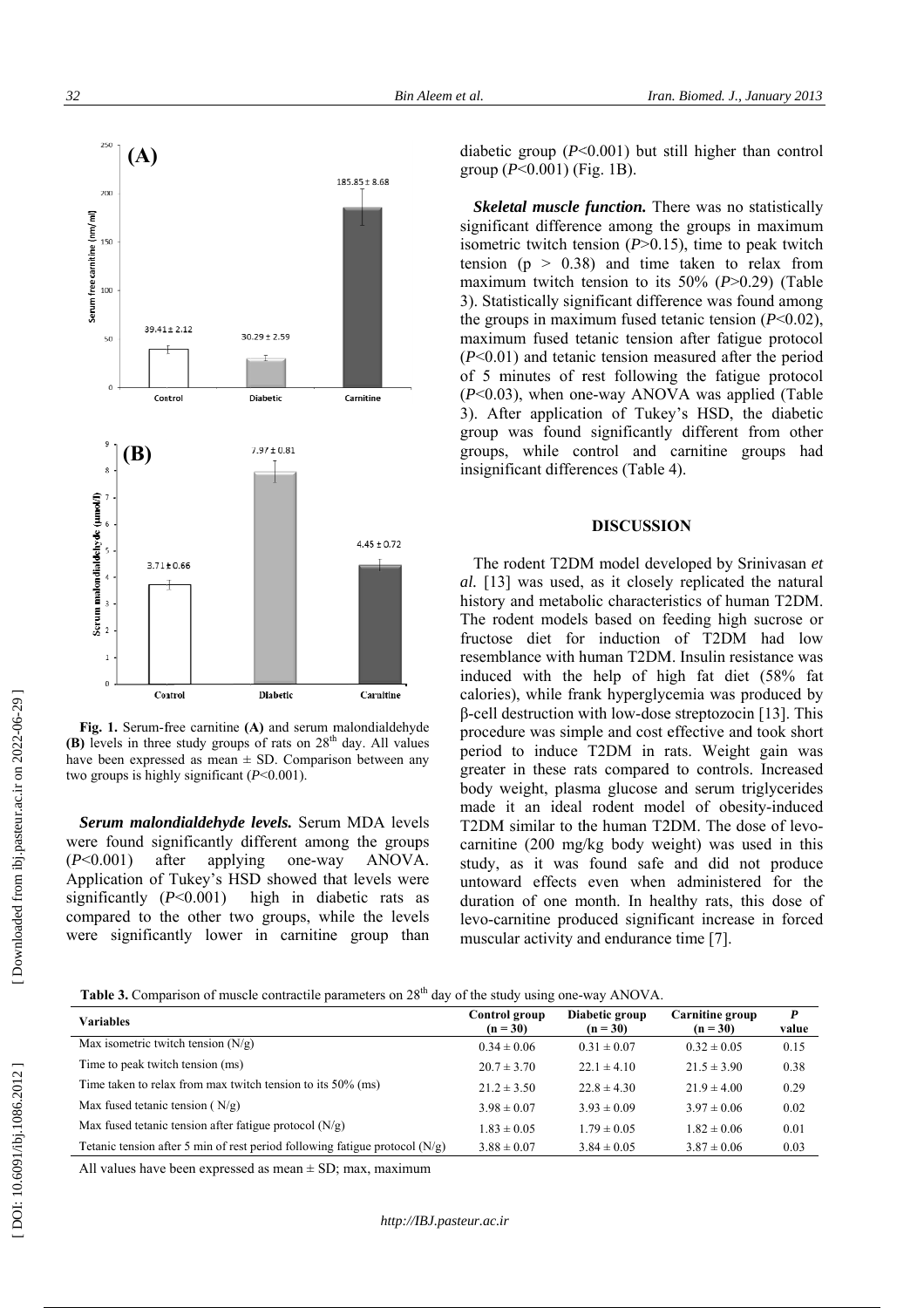|                                                                           | P value  |           |                 |  |
|---------------------------------------------------------------------------|----------|-----------|-----------------|--|
| Contractile parameters                                                    | Control  | Control   | <b>Diabetic</b> |  |
|                                                                           | VS<br>VS |           | VS              |  |
|                                                                           | diabetic | carnitine | carnitine       |  |
| Maximum fused tetanic tension                                             | 0.01     | 0.55      | 0.04            |  |
| Maximum fused tetanic tension after fatigue protocol                      | 0.00     | 0.48      | 0.03            |  |
| Tetanic tension after 5 minutes of rest period following fatigue protocol | 0.01     | 0.55      | 0.03            |  |

**Table 4.** Comparison of control, diabetic and carnitine groups using Tukey's honestly significant difference.

Serum levo-carnitine levels were found to be reduced significantly in the diabetic rats compared to controls. It has been documented earlier that total, free and esterified carnitines are decreased in diabetic patients.

Free levo-carnitine content was especially lower in T2DM, which is associated with impaired the fatty acid oxidation. This impairment leads to elevated triglyceride and free fatty acid concentrations, reduced ketogenesis and lipid infiltration in liver and muscles. In response to decreased plasma levo-carnitine levels, skeletal muscles release levo-carnitine which leads to its depletion in the muscles. This issue reduces muscle's ability to use long chain fatty acids as metabolic fuel results in weakness, muscle aches, asthenia, malaise and early fatigue [6].

Serum MDA level was used as marker of oxidative stress that were markedly increased in the diabetic group, but decreased significantly in the carnitine group, which shows the antioxidant property of levocarnitine. This finding suggests that the skeletal muscles of the diabetic group suffered from damaging effects of the ROS more than the control and carnitine groups, which led to decline in their contractile functions. ROS decrease the oxidative ability of the muscle cells by damaging the mitochondrial enzymes [4] and also reduce the myofibrillar  $Ca^{2+}$  sensitivity, which leads to decline in force of contraction and early fatigue [21].

Levo-carnitine (250 mg/kg per day) was administered orally [22] for 28 days to obese diabetic rats. Serum MDA levels were reduced significantly in treated diabetic rats  $(7.96 \pm 0.08 \text{ mmol/l})$  as compared to the untreated ones  $(9.72 \pm 0.08 \mu mol/L)$ . However, serum MDA levels of treated rats were significantly higher than control rats  $(4.69 \pm 0.06 \,\mu\text{mol/l})$ . The most probable cause is because of oral administration of levo-carnitine that caused the serum level becomes lower than the required levels [5]. At low serum levels, levo-carnitine could not play its role optimally as an anti-oxidant. Failure to suppress ROS production effectively resulted in higher than normal MDA levels.

EDL muscle was selected for the measurement of contractile functions because it had abundant type II fibers which depended largely on glycogenolysis for ATP production [23]. Reduction in performance due to decreased glycogen content and decreased activity of PDH was expected to be more evident in this muscle

compared to muscles having type I fibers such as soleus or mixed fibers like gastrocnemius [1].

There was no significant difference in maximum isometric twitch tension among the groups. The maximum force produced by the muscle depends on the number of myosin heads bound with the actin filaments at a given instance which, in turn, depends upon the availability of the ATP and calcium ions  $(Ca^{++})$  in the sarcoplasm [23]. Adequate ATP phosphocreatine and free adenosine diphosphate, along with optimal pH are available in the sarcoplasm of the diabetic muscle for a single muscle twitch [24]; therefore, strength of contraction after single electrical stimulus did not differ statistically among the groups.

The time to peak twitch tension depicts the rapidity of release of  $Ca^{++}$  from the sarcoplasmic reticulum and time for relaxation to half of the maximum twitch tension signifies the rapidity of  $Ca^{++}$  pump to transport the  $Ca^{++}$  from the sarcoplasm into sarcoplasmic reticulum [20]. Both remained unaffected in this study probably due to adequate availability of ATP in type 2 diabetic muscles [24].

Time to peak twitch tension and half relaxation time in single muscle twitches of EDL from genetically obese (*ob/ob*) mice were increased in the study by Warmington and coworkers [20] due to increased number of slow twitch fibers in the EDL of the *ob/ob* mice. Furthermore, probability of reduced  $Ca^{++}$  cycling ability of the sarcoplasmic reticulum in the *ob/ob* EDL was also mentioned. As obesity was induced by feeding high fat diet in this study, without any genetic manipulation, any change in the fiber type of obese diabetic rats as compared to the controls was unlikely. In a study by Howarth and colleagues [25], no effect on  $Ca<sup>++</sup>$  ATPase activity was observed in rat cardiomyocytes during early stages of T2DM. It is suggested that after 1 week of the development of diabetes in our study, the  $Ca^{++}$  ATPase activity remained undisturbed in EDL which maintained the half relaxation time in normal limits.

When EDL of the control group were stimulated to produce tetanic contraction, higher magnitude of the maximum force of contraction was generated as compared to the diabetic group. Large amount of ATP by fast muscle are required fibers for tetanic contraction, which are provided by the stored muscle glycogen [23]. About 20% reduction occurs in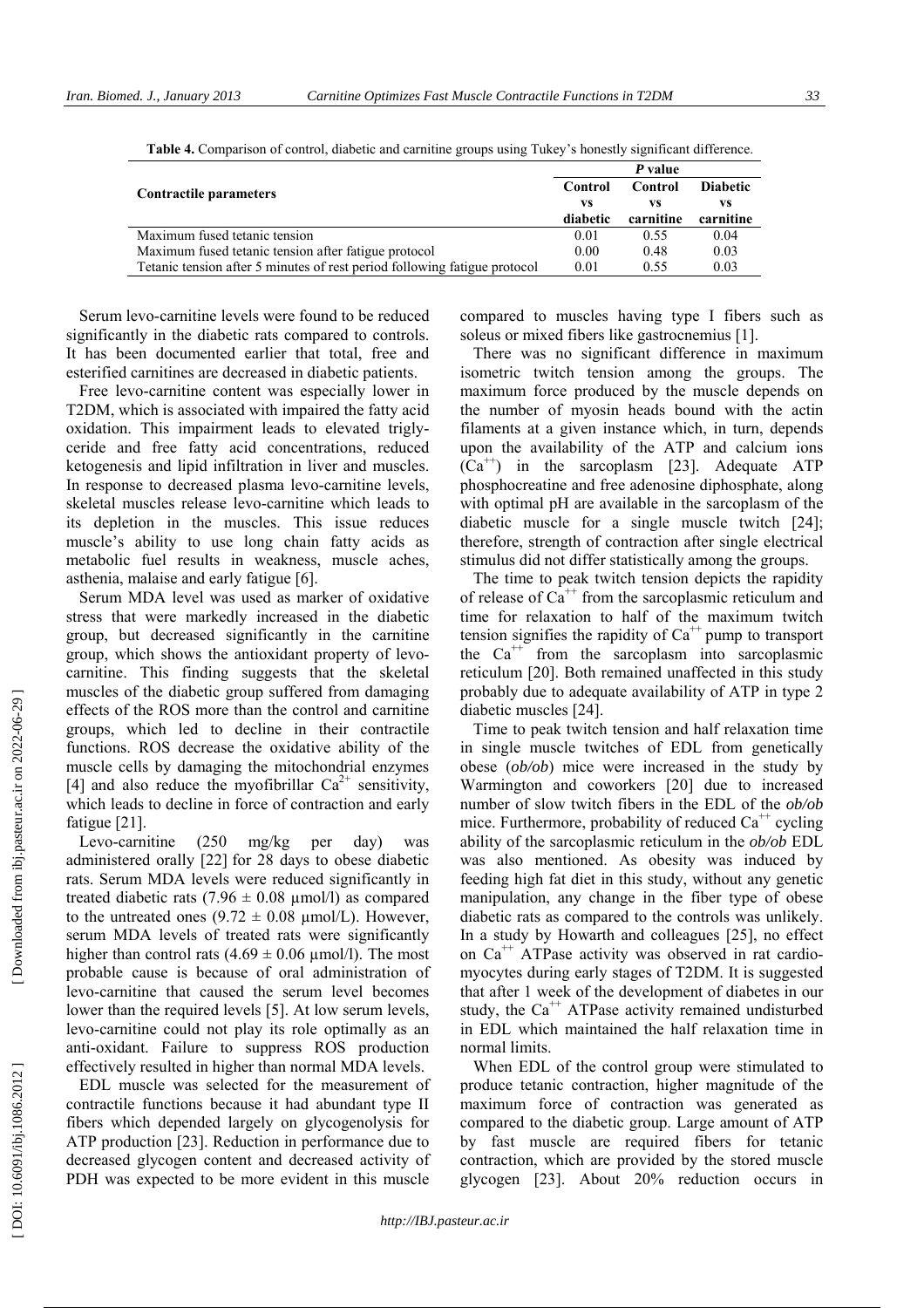glycogen stores of fast muscles because of the impaired glycogen synthase activity in T2DM due to the insulin resistance and relative insulin deficiency [1]. Moreover, PDH activity is reduced in T2DM, which impairs utilization of muscle glycogen and causes increase in lactate levels [3]. Excessive ROS generation in diabetic group, as manifested by high MDA levels, has been documented to decrease the muscle performance during exercise by reducing myofibrillar  $Ca<sup>++</sup>$  sensitivity and damaging muscle proteins [7, 21]. Therefore, diabetic muscles generated less tension than controls due to their poor fuel supply and its utilization along with high oxidative stress and lactate levels.

Increased maximum force of contraction at tetanizing frequency was recorded in the *ob/ob* group by Warmington and coworkers [20]. It was attributed to morphological changes in muscle fibers coupled with reduced  $Ca^{++}$  cycling ability of the sarcoplasmic reticulum in the *ob/ob* EDL. This led to availability of excessive  $Ca^{++}$  in sarcoplasm generating higher tension in the *ob/ob* muscles. In our study, no morphological change took place in EDL of obese diabetic rats. Therefore, the maximum tension at tetanizing frequency was decreased in diabetic group as compared to the controls.

The maximum force of contraction by EDL of the carnitine group was statistically similar to the healthy control group. It is suggested that high serum levocarnitine levels improved insulin sensitivity leading to the increased glucose uptake, increased storage of glycogen [10], restoration of PDH activity, which stimulates the oxidative utilization of glucose and correction of an inappropriate shift in substrate use from carbohydrates to lipids [10]. These effects led to generation of ATP which is sufficient enough to produce tension by these muscles comparable to the controls. Reduced ROS produced due to levo-carnitine supplementation also contributed positively to improve force of contraction by improving myofibrillar  $Ca^{++}$ sensitivity and reducing damage to muscle proteins [21].

Muscle tension was significantly decreased in the diabetic group of this study as compared to the control group during fatigue protocol because of a number of factors like higher rate of ATP exhaustion due to reduced glycogen stores, increased lactate levels and higher oxidative stress. Moreover, in diabetic muscles, there is rapid phosphocreatine depletion, diminished ability to utilize glycogen and quick reduction in pH as result of repeated contractions [26]. Warmington and coworkers noticed reduction in the fatigue of *ob/ob* EDL which was attributed to excessive slow fibers which are fatigue resistance [20].

EDL of the carnitine group manifested statistically similar decline in muscle tension following fatigue protocol to that of control which point towards ample

regeneration of ATP in levo *-*carnitine treated diabetic muscles. This may be attributed to the replenishment of glycogen stores, appropriate shift in substrate use in muscles and reduction in the ROS because of high levo-carnitine levels [10, 12].

The tetanic tension recorded after the rest period of 5 minutes was significantly less in diabetic group while insignificant difference was observed between control and carnitine groups. The diabetic skeletal muscles are known to have reduced capability of glucose uptake [3]. On the other hand, muscles of the control and carnitine groups were able to take up glucose from the buffer medium in which they were placed and utilized it adequately leading to better replenishment of ATP stores. This helped them recover from fatigue better than diabetic muscles.

In T2DM, serum-free levo-carnitine levels decrease while oxidative stress increase leading to derangement of underlying metabolic processes resulting in decreased maximum tetanic tension in fast muscles and early fatigability. Levo-carnitine supplementation, in T2DM, increases serum-free levo-carnitine levels, reduces the oxidative stress which most likely corrects the underlying metabolic processes in fast muscles resulting in maximum tetanic tension and fatigue equivalent to health fast muscles.

### **ACKNOWLEDGMENTS**

Special thanks are due to Dr Hussain Ali, Staff Officer of Animal House at National Institute of Health, Islamabad who extended his technical help in animal handling and preparation of animal diet.

This study was funded by the Higher Education Commission (HEC) of Pakistan, through National University of Sciences and Technology (NUST) Islamabad, Pakistan. The endeavor of HEC and NUST to promote research and development in medical sciences is greatly acknowledged. Funding source had no role in study design, in the collection, analysis and interpretation of data, in the writing of the report and in the decision to submit the paper for publication.

## **REFERENCES**

- 1. He J, Kelley DE. Muscle glycogen content in type 2 diabetes mellitus. *Am J Physiol Endocrinol Metab.2004 Nov;287(5):1002-7*.
- 2. Aleem SB, Hussain MM, Farooq Y. Role of skeletal muscle glycogen in exercise. *Pak Armed Forces J.2009 Jun;59(2):220-5*.
- 3. Jeoung NH, Harris RA. Role of pyruvate dehydrogenase kinase 4 in regulation of blood glucose levels. Korean